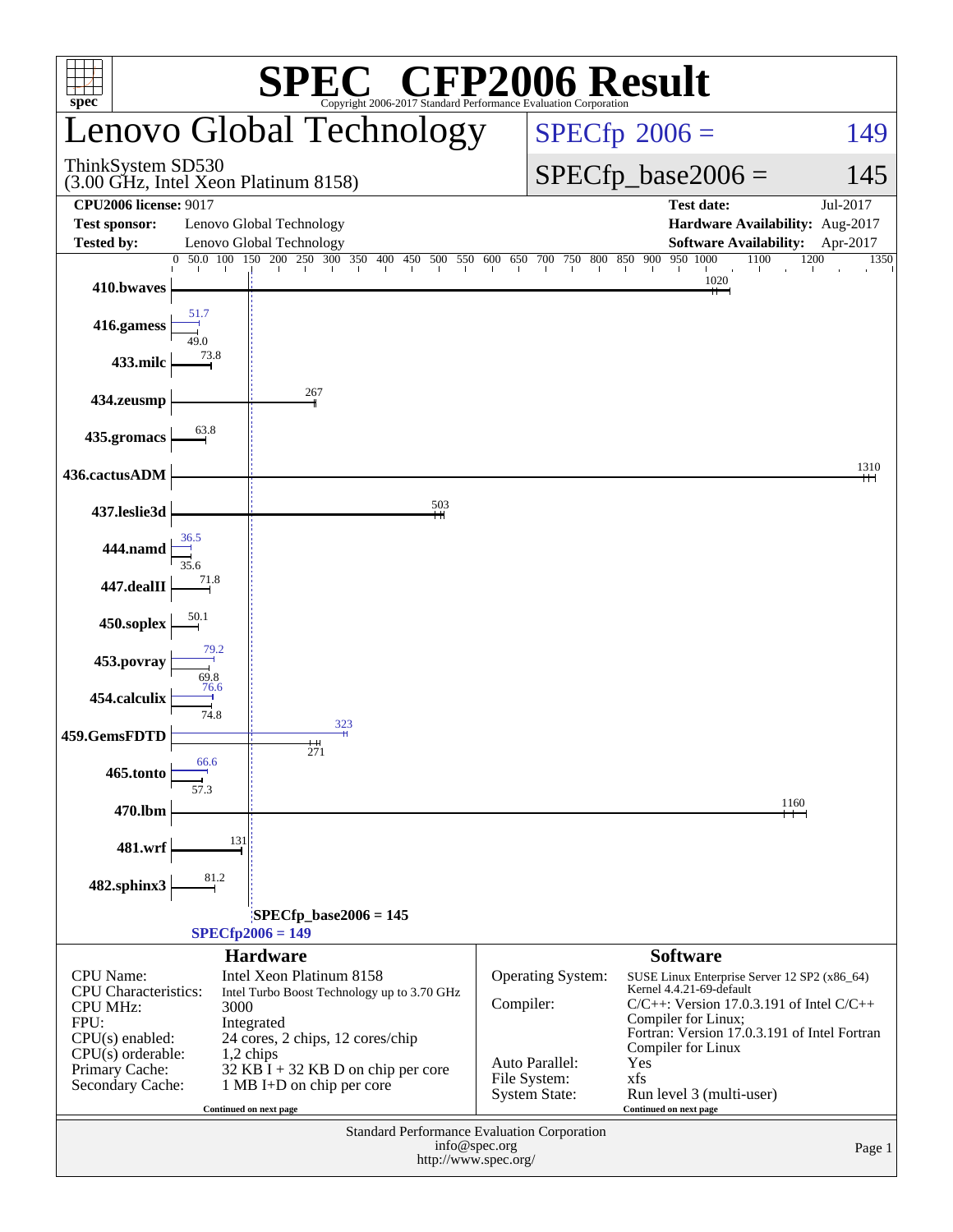

### enovo Global Technology

#### ThinkSystem SD530

(3.00 GHz, Intel Xeon Platinum 8158)

 $SPECfp2006 = 149$  $SPECfp2006 = 149$ 

#### $SPECfp\_base2006 = 145$

| <b>CPU2006 license: 9017</b>                                               |                                                                                                                     |                                                            | <b>Test date:</b><br>Jul-2017             |
|----------------------------------------------------------------------------|---------------------------------------------------------------------------------------------------------------------|------------------------------------------------------------|-------------------------------------------|
| <b>Test sponsor:</b>                                                       | Lenovo Global Technology                                                                                            | Hardware Availability: Aug-2017                            |                                           |
| <b>Tested by:</b>                                                          | Lenovo Global Technology                                                                                            |                                                            | <b>Software Availability:</b><br>Apr-2017 |
| L3 Cache:<br>Other Cache:<br>Memory:<br>Disk Subsystem:<br>Other Hardware: | 24.75 MB I+D on chip per chip<br>None<br>384 GB (12 x 32 GB 2Rx4 PC4-2666V-R)<br>$1 \times 800$ GB SATA SSD<br>None | <b>Base Pointers:</b><br>Peak Pointers:<br>Other Software: | 64-bit<br>$32/64$ -bit<br>None            |

**[Results Table](http://www.spec.org/auto/cpu2006/Docs/result-fields.html#ResultsTable)**

| Results Tadie          |                                                                                                          |              |                |       |                |       |                |              |                |              |                |              |
|------------------------|----------------------------------------------------------------------------------------------------------|--------------|----------------|-------|----------------|-------|----------------|--------------|----------------|--------------|----------------|--------------|
|                        | <b>Base</b>                                                                                              |              |                |       |                |       | <b>Peak</b>    |              |                |              |                |              |
| <b>Benchmark</b>       | <b>Seconds</b>                                                                                           | <b>Ratio</b> | <b>Seconds</b> | Ratio | <b>Seconds</b> | Ratio | <b>Seconds</b> | <b>Ratio</b> | <b>Seconds</b> | <b>Ratio</b> | <b>Seconds</b> | <b>Ratio</b> |
| 410.bwaves             | 13.0                                                                                                     | 1040         | 13.4           | 1010  | 13.3           | 1020  | 13.0           | 1040         | 13.4           | 1010         | <u>13.3</u>    | <b>1020</b>  |
| $ 416$ .gamess         | 399                                                                                                      | 49.0         | 400            | 49.0  | 400            | 48.9  | 379            | 51.7         | 379            | 51.7         | 379            | 51.7         |
| $433$ .milc            | 123                                                                                                      | 74.5         | 124            | 73.8  | 126            | 73.1  | 123            | 74.5         | 124            | 73.8         | 126            | 73.1         |
| 434.zeusmp             | 33.8                                                                                                     | 270          | 34.2           | 266   | 34.1           | 267   | 33.8           | 270          | 34.2           | 266          | 34.1           | 267          |
| $435.$ gromacs         | 112                                                                                                      | 63.6         | 112            | 63.8  | 111            | 64.0  | 112            | 63.6         | 112            | 63.8         | 111            | 64.0         |
| 436.cactusADM          | 9.22                                                                                                     | 1300         | 9.16           | 1310  | 9.07           | 1320  | 9.22           | 1300         | 9.16           | 1310         | 9.07           | 1320         |
| 437.leslie3d           | 18.5                                                                                                     | 509          | 18.7           | 503   | 19.1           | 492   | 18.5           | 509          | 18.7           | 503          | 19.1           | 492          |
| 444.namd               | 225                                                                                                      | 35.6         | 225            | 35.6  | 225            | 35.6  | 220            | 36.5         | 220            | 36.5         | 220            | 36.5         |
| $ 447 \text{.}$ dealII | 159                                                                                                      | 71.8         | 159            | 71.8  | 159            | 71.8  | 159            | 71.8         | 159            | 71.8         | 159            | 71.8         |
| $450$ .soplex          | 165                                                                                                      | 50.6         | 168            | 49.7  | 166            | 50.1  | 165            | 50.6         | 168            | 49.7         | 166            | 50.1         |
| $453$ .povray          | 76.2                                                                                                     | 69.8         | 76.2           | 69.8  | 76.2           | 69.8  | 67.0           | 79.4         | 67.1           | 79.2         | 67.4           | 78.9         |
| $ 454$ .calculix       | 110                                                                                                      | 74.8         | 110            | 75.0  | 110            | 74.8  | 108            | 76.6         | 107            | 76.8         | 108            | 76.5         |
| 459.GemsFDTD           | 40.8                                                                                                     | 260          | 38.3           | 277   | 39.2           | 271   | 32.3           | 329          | 32.9           | 323          | 32.9           | 323          |
| $465$ .tonto           | 170                                                                                                      | 57.8         | 175            | 56.2  | 172            | 57.3  | 148            | 66.6         | 148            | 66.5         | 148            | 66.7         |
| 470.1bm                | 11.6                                                                                                     | 1190         | 12.0           | 1150  | 11.8           | 1160  | 11.6           | 1190         | 12.0           | 1150         | 11.8           | <b>1160</b>  |
| $ 481$ .wrf            | 84.5                                                                                                     | 132          | 85.6           | 130   | 85.0           | 131   | 84.5           | 132          | 85.6           | 130          | 85.0           | <u>131</u>   |
| $482$ .sphinx $3$      | 240                                                                                                      | 81.3         | 241            | 80.8  | 240            | 81.2  | 240            | 81.3         | 241            | 80.8         | 240            | 81.2         |
|                        | Results appear in the order in which they were run. Bold underlined text indicates a median measurement. |              |                |       |                |       |                |              |                |              |                |              |

#### **[Operating System Notes](http://www.spec.org/auto/cpu2006/Docs/result-fields.html#OperatingSystemNotes)**

Stack size set to unlimited using "ulimit -s unlimited"

#### **[Platform Notes](http://www.spec.org/auto/cpu2006/Docs/result-fields.html#PlatformNotes)**

BIOS Configuration: Choose Operating Mode set to Maximum Performance LLC dead line alloc set to Disable Patrol Scrub set to Disable DCU Streamer Prefetcher set to Disable DCA set to Enable Hyper-Threading set to Disable Sysinfo program /home/cpu2006-1.2-ic17.0u3/config/sysinfo.rev6993 Revision 6993 of 2015-11-06 (b5e8d4b4eb51ed28d7f98696cbe290c1) running on stark-02-03 Mon Jul 24 10:21:59 2017 Continued on next page

> Standard Performance Evaluation Corporation [info@spec.org](mailto:info@spec.org) <http://www.spec.org/>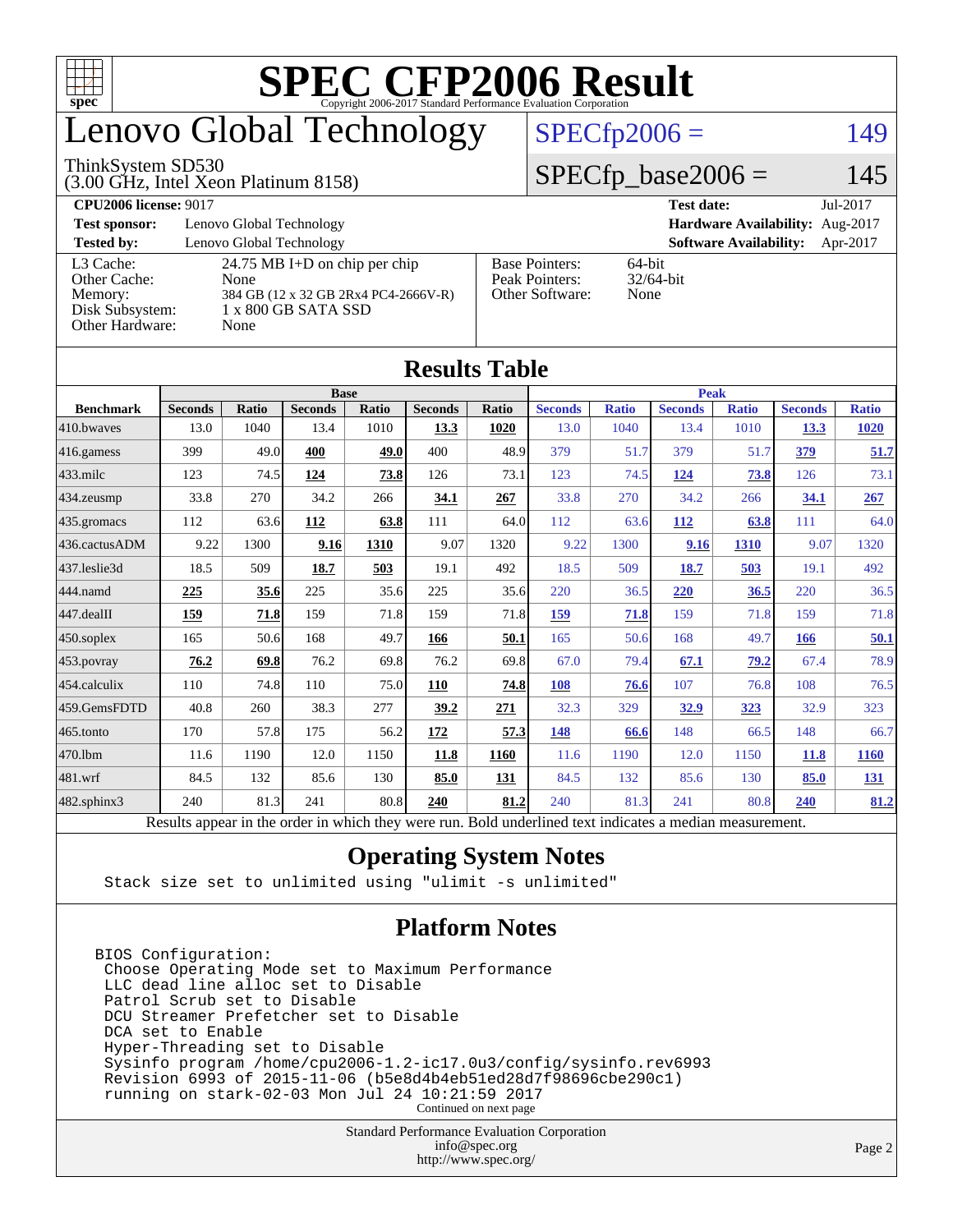

### enovo Global Technology

ThinkSystem SD530

 $SPECTp2006 = 149$ 

(3.00 GHz, Intel Xeon Platinum 8158)

 $SPECTp\_base2006 = 145$ 

**[Test sponsor:](http://www.spec.org/auto/cpu2006/Docs/result-fields.html#Testsponsor)** Lenovo Global Technology **[Hardware Availability:](http://www.spec.org/auto/cpu2006/Docs/result-fields.html#HardwareAvailability)** Aug-2017 **[Tested by:](http://www.spec.org/auto/cpu2006/Docs/result-fields.html#Testedby)** Lenovo Global Technology **[Software Availability:](http://www.spec.org/auto/cpu2006/Docs/result-fields.html#SoftwareAvailability)** Apr-2017

## **[CPU2006 license:](http://www.spec.org/auto/cpu2006/Docs/result-fields.html#CPU2006license)** 9017 **[Test date:](http://www.spec.org/auto/cpu2006/Docs/result-fields.html#Testdate)** Jul-2017

#### **[Platform Notes \(Continued\)](http://www.spec.org/auto/cpu2006/Docs/result-fields.html#PlatformNotes)**

Standard Performance Evaluation Corporation [info@spec.org](mailto:info@spec.org) This section contains SUT (System Under Test) info as seen by some common utilities. To remove or add to this section, see: <http://www.spec.org/cpu2006/Docs/config.html#sysinfo> From /proc/cpuinfo model name : Intel(R) Xeon(R) Platinum 8158 CPU @ 3.00GHz 2 "physical id"s (chips) 24 "processors" cores, siblings (Caution: counting these is hw and system dependent. The following excerpts from /proc/cpuinfo might not be reliable. Use with caution.) cpu cores : 12 siblings : 12 physical 0: cores 0 1 2 3 4 8 9 11 17 18 19 20 physical 1: cores 0 1 2 3 4 9 10 16 18 19 25 26 cache size : 25344 KB From /proc/meminfo<br>MemTotal: 395892528 kB HugePages\_Total: 0 Hugepagesize: 2048 kB From /etc/\*release\* /etc/\*version\* SuSE-release: SUSE Linux Enterprise Server 12 (x86\_64) VERSION = 12 PATCHLEVEL = 2 # This file is deprecated and will be removed in a future service pack or release. # Please check /etc/os-release for details about this release. os-release: NAME="SLES" VERSION="12-SP2" VERSION\_ID="12.2" PRETTY\_NAME="SUSE Linux Enterprise Server 12 SP2" ID="sles" ANSI\_COLOR="0;32" CPE\_NAME="cpe:/o:suse:sles:12:sp2" uname -a: Linux stark-02-03 4.4.21-69-default #1 SMP Tue Oct 25 10:58:20 UTC 2016 (9464f67) x86\_64 x86\_64 x86\_64 GNU/Linux run-level 3 Jul 24 10:20 SPEC is set to: /home/cpu2006-1.2-ic17.0u3 Filesystem Type Size Used Avail Use% Mounted on /dev/sda4 xfs 689G 5.8G 684G 1% /home Additional information from dmidecode: Warning: Use caution when you interpret this section. The 'dmidecode' program Continued on next page

<http://www.spec.org/>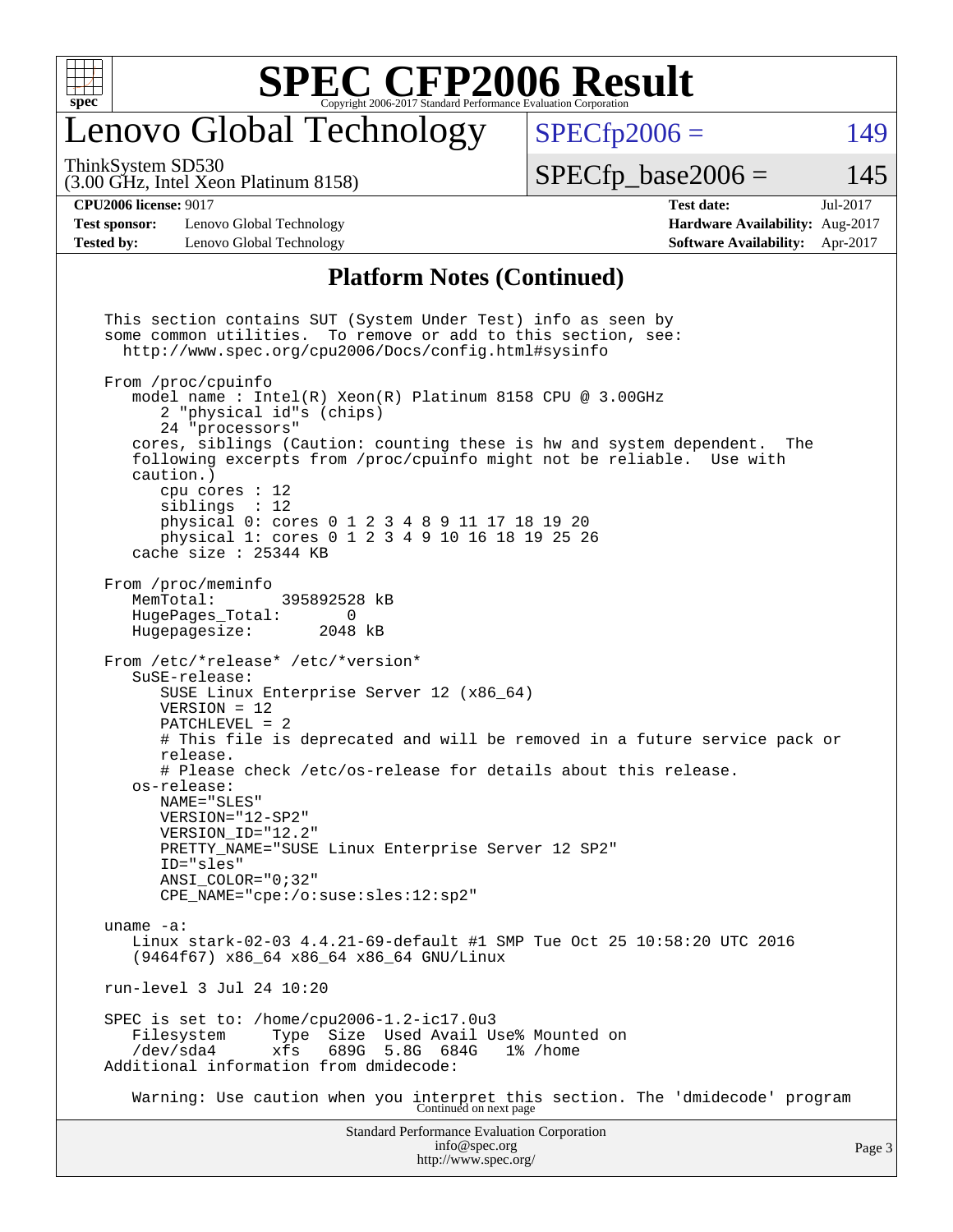

### enovo Global Technology

ThinkSystem SD530

 $SPECTp2006 = 149$ 

(3.00 GHz, Intel Xeon Platinum 8158)

 $SPECTp\_base2006 = 145$ 

**[Test sponsor:](http://www.spec.org/auto/cpu2006/Docs/result-fields.html#Testsponsor)** Lenovo Global Technology **[Hardware Availability:](http://www.spec.org/auto/cpu2006/Docs/result-fields.html#HardwareAvailability)** Aug-2017 **[Tested by:](http://www.spec.org/auto/cpu2006/Docs/result-fields.html#Testedby)** Lenovo Global Technology **[Software Availability:](http://www.spec.org/auto/cpu2006/Docs/result-fields.html#SoftwareAvailability)** Apr-2017

**[CPU2006 license:](http://www.spec.org/auto/cpu2006/Docs/result-fields.html#CPU2006license)** 9017 **[Test date:](http://www.spec.org/auto/cpu2006/Docs/result-fields.html#Testdate)** Jul-2017

#### **[Platform Notes \(Continued\)](http://www.spec.org/auto/cpu2006/Docs/result-fields.html#PlatformNotes)**

 reads system data which is "intended to allow hardware to be accurately determined", but the intent may not be met, as there are frequent changes to hardware, firmware, and the "DMTF SMBIOS" standard.

 BIOS Lenovo -[TEE113J-1.00]- 06/03/2017 Memory: 4x NO DIMM NO DIMM 12x Samsung M393A4K40BB2-CTD 32 GB 2 rank 2666 MHz

(End of data from sysinfo program)

#### **[General Notes](http://www.spec.org/auto/cpu2006/Docs/result-fields.html#GeneralNotes)**

Environment variables set by runspec before the start of the run: KMP\_AFFINITY = "granularity=fine,compact" LD\_LIBRARY\_PATH = "/home/cpu2006-1.2-ic17.0u3/lib/ia32:/home/cpu2006-1.2-ic17.0u3/lib/intel64:/home/cpu2006-1.2-ic17.0u3/sh10.2" OMP NUM THREADS = "24"

 Binaries compiled on a system with 1x Intel Core i7-4790 CPU + 32GB RAM memory using Redhat Enterprise Linux 7.2 Transparent Huge Pages disabled with: echo never > /sys/kernel/mm/transparent\_hugepage/enabled Filesystem page cache cleared with: shell invocation of 'sync; echo 3 > /proc/sys/vm/drop\_caches' prior to run

#### **[Base Compiler Invocation](http://www.spec.org/auto/cpu2006/Docs/result-fields.html#BaseCompilerInvocation)**

[C benchmarks](http://www.spec.org/auto/cpu2006/Docs/result-fields.html#Cbenchmarks): [icc -m64](http://www.spec.org/cpu2006/results/res2017q4/cpu2006-20170918-49683.flags.html#user_CCbase_intel_icc_64bit_bda6cc9af1fdbb0edc3795bac97ada53)

[C++ benchmarks:](http://www.spec.org/auto/cpu2006/Docs/result-fields.html#CXXbenchmarks) [icpc -m64](http://www.spec.org/cpu2006/results/res2017q4/cpu2006-20170918-49683.flags.html#user_CXXbase_intel_icpc_64bit_fc66a5337ce925472a5c54ad6a0de310)

[Fortran benchmarks](http://www.spec.org/auto/cpu2006/Docs/result-fields.html#Fortranbenchmarks): [ifort -m64](http://www.spec.org/cpu2006/results/res2017q4/cpu2006-20170918-49683.flags.html#user_FCbase_intel_ifort_64bit_ee9d0fb25645d0210d97eb0527dcc06e)

[Benchmarks using both Fortran and C](http://www.spec.org/auto/cpu2006/Docs/result-fields.html#BenchmarksusingbothFortranandC): [icc -m64](http://www.spec.org/cpu2006/results/res2017q4/cpu2006-20170918-49683.flags.html#user_CC_FCbase_intel_icc_64bit_bda6cc9af1fdbb0edc3795bac97ada53) [ifort -m64](http://www.spec.org/cpu2006/results/res2017q4/cpu2006-20170918-49683.flags.html#user_CC_FCbase_intel_ifort_64bit_ee9d0fb25645d0210d97eb0527dcc06e)

#### **[Base Portability Flags](http://www.spec.org/auto/cpu2006/Docs/result-fields.html#BasePortabilityFlags)**

 410.bwaves: [-DSPEC\\_CPU\\_LP64](http://www.spec.org/cpu2006/results/res2017q4/cpu2006-20170918-49683.flags.html#suite_basePORTABILITY410_bwaves_DSPEC_CPU_LP64) 416.gamess: [-DSPEC\\_CPU\\_LP64](http://www.spec.org/cpu2006/results/res2017q4/cpu2006-20170918-49683.flags.html#suite_basePORTABILITY416_gamess_DSPEC_CPU_LP64) 433.milc: [-DSPEC\\_CPU\\_LP64](http://www.spec.org/cpu2006/results/res2017q4/cpu2006-20170918-49683.flags.html#suite_basePORTABILITY433_milc_DSPEC_CPU_LP64) 434.zeusmp: [-DSPEC\\_CPU\\_LP64](http://www.spec.org/cpu2006/results/res2017q4/cpu2006-20170918-49683.flags.html#suite_basePORTABILITY434_zeusmp_DSPEC_CPU_LP64) 435.gromacs: [-DSPEC\\_CPU\\_LP64](http://www.spec.org/cpu2006/results/res2017q4/cpu2006-20170918-49683.flags.html#suite_basePORTABILITY435_gromacs_DSPEC_CPU_LP64) [-nofor\\_main](http://www.spec.org/cpu2006/results/res2017q4/cpu2006-20170918-49683.flags.html#user_baseLDPORTABILITY435_gromacs_f-nofor_main)

Continued on next page

Standard Performance Evaluation Corporation [info@spec.org](mailto:info@spec.org) <http://www.spec.org/>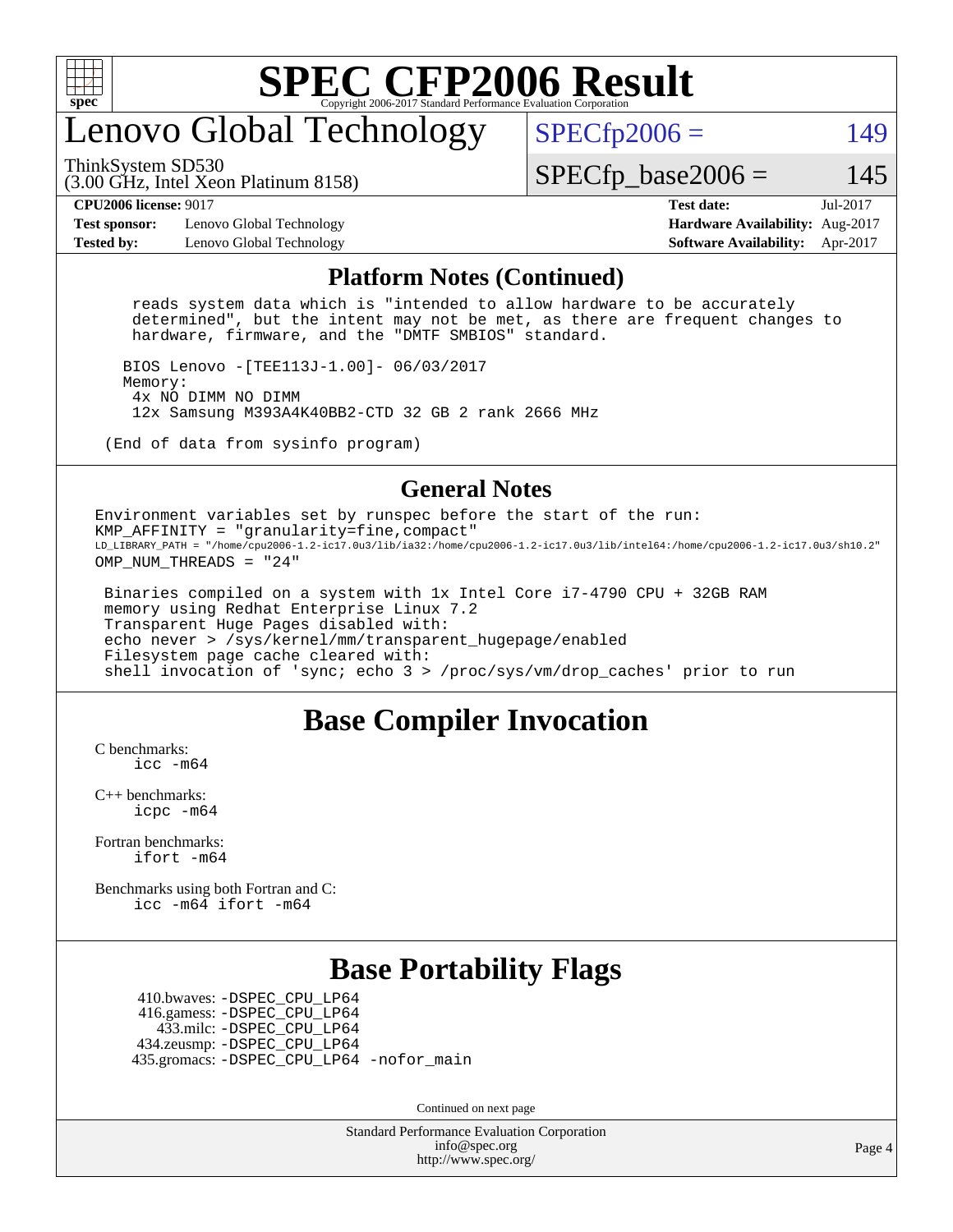

enovo Global Technology

ThinkSystem SD530

 $SPECfp2006 = 149$  $SPECfp2006 = 149$ 

(3.00 GHz, Intel Xeon Platinum 8158)

 $SPECfp\_base2006 = 145$ 

**[Test sponsor:](http://www.spec.org/auto/cpu2006/Docs/result-fields.html#Testsponsor)** Lenovo Global Technology **[Hardware Availability:](http://www.spec.org/auto/cpu2006/Docs/result-fields.html#HardwareAvailability)** Aug-2017

**[CPU2006 license:](http://www.spec.org/auto/cpu2006/Docs/result-fields.html#CPU2006license)** 9017 **[Test date:](http://www.spec.org/auto/cpu2006/Docs/result-fields.html#Testdate)** Jul-2017 **[Tested by:](http://www.spec.org/auto/cpu2006/Docs/result-fields.html#Testedby)** Lenovo Global Technology **[Software Availability:](http://www.spec.org/auto/cpu2006/Docs/result-fields.html#SoftwareAvailability)** Apr-2017

### **[Base Portability Flags \(Continued\)](http://www.spec.org/auto/cpu2006/Docs/result-fields.html#BasePortabilityFlags)**

| 436.cactusADM: - DSPEC CPU LP64 - nofor main |                                                                |
|----------------------------------------------|----------------------------------------------------------------|
| 437.leslie3d: -DSPEC CPU LP64                |                                                                |
| 444.namd: - DSPEC_CPU_LP64                   |                                                                |
| 447.dealII: -DSPEC CPU LP64                  |                                                                |
| 450.soplex: -DSPEC_CPU_LP64                  |                                                                |
| 453.povray: -DSPEC_CPU_LP64                  |                                                                |
| 454.calculix: - DSPEC CPU LP64 - nofor main  |                                                                |
| 459.GemsFDTD: - DSPEC_CPU_LP64               |                                                                |
| 465.tonto: -DSPEC CPU LP64                   |                                                                |
| 470.1bm: - DSPEC CPU LP64                    |                                                                |
|                                              | 481.wrf: -DSPEC CPU_LP64 -DSPEC_CPU_CASE_FLAG -DSPEC_CPU_LINUX |
| 482.sphinx3: -DSPEC CPU LP64                 |                                                                |

#### **[Base Optimization Flags](http://www.spec.org/auto/cpu2006/Docs/result-fields.html#BaseOptimizationFlags)**

[C benchmarks](http://www.spec.org/auto/cpu2006/Docs/result-fields.html#Cbenchmarks):

[-xCORE-AVX2](http://www.spec.org/cpu2006/results/res2017q4/cpu2006-20170918-49683.flags.html#user_CCbase_f-xCORE-AVX2) [-ipo](http://www.spec.org/cpu2006/results/res2017q4/cpu2006-20170918-49683.flags.html#user_CCbase_f-ipo) [-O3](http://www.spec.org/cpu2006/results/res2017q4/cpu2006-20170918-49683.flags.html#user_CCbase_f-O3) [-no-prec-div](http://www.spec.org/cpu2006/results/res2017q4/cpu2006-20170918-49683.flags.html#user_CCbase_f-no-prec-div) [-parallel](http://www.spec.org/cpu2006/results/res2017q4/cpu2006-20170918-49683.flags.html#user_CCbase_f-parallel) [-qopt-prefetch](http://www.spec.org/cpu2006/results/res2017q4/cpu2006-20170918-49683.flags.html#user_CCbase_f-qopt-prefetch)

[C++ benchmarks:](http://www.spec.org/auto/cpu2006/Docs/result-fields.html#CXXbenchmarks) [-xCORE-AVX2](http://www.spec.org/cpu2006/results/res2017q4/cpu2006-20170918-49683.flags.html#user_CXXbase_f-xCORE-AVX2) [-ipo](http://www.spec.org/cpu2006/results/res2017q4/cpu2006-20170918-49683.flags.html#user_CXXbase_f-ipo) [-O3](http://www.spec.org/cpu2006/results/res2017q4/cpu2006-20170918-49683.flags.html#user_CXXbase_f-O3) [-no-prec-div](http://www.spec.org/cpu2006/results/res2017q4/cpu2006-20170918-49683.flags.html#user_CXXbase_f-no-prec-div) [-qopt-prefetch](http://www.spec.org/cpu2006/results/res2017q4/cpu2006-20170918-49683.flags.html#user_CXXbase_f-qopt-prefetch)

[Fortran benchmarks](http://www.spec.org/auto/cpu2006/Docs/result-fields.html#Fortranbenchmarks): [-xCORE-AVX2](http://www.spec.org/cpu2006/results/res2017q4/cpu2006-20170918-49683.flags.html#user_FCbase_f-xCORE-AVX2) [-ipo](http://www.spec.org/cpu2006/results/res2017q4/cpu2006-20170918-49683.flags.html#user_FCbase_f-ipo) [-O3](http://www.spec.org/cpu2006/results/res2017q4/cpu2006-20170918-49683.flags.html#user_FCbase_f-O3) [-no-prec-div](http://www.spec.org/cpu2006/results/res2017q4/cpu2006-20170918-49683.flags.html#user_FCbase_f-no-prec-div) [-parallel](http://www.spec.org/cpu2006/results/res2017q4/cpu2006-20170918-49683.flags.html#user_FCbase_f-parallel) [-qopt-prefetch](http://www.spec.org/cpu2006/results/res2017q4/cpu2006-20170918-49683.flags.html#user_FCbase_f-qopt-prefetch)

[Benchmarks using both Fortran and C](http://www.spec.org/auto/cpu2006/Docs/result-fields.html#BenchmarksusingbothFortranandC): [-xCORE-AVX2](http://www.spec.org/cpu2006/results/res2017q4/cpu2006-20170918-49683.flags.html#user_CC_FCbase_f-xCORE-AVX2) [-ipo](http://www.spec.org/cpu2006/results/res2017q4/cpu2006-20170918-49683.flags.html#user_CC_FCbase_f-ipo) [-O3](http://www.spec.org/cpu2006/results/res2017q4/cpu2006-20170918-49683.flags.html#user_CC_FCbase_f-O3) [-no-prec-div](http://www.spec.org/cpu2006/results/res2017q4/cpu2006-20170918-49683.flags.html#user_CC_FCbase_f-no-prec-div) [-parallel](http://www.spec.org/cpu2006/results/res2017q4/cpu2006-20170918-49683.flags.html#user_CC_FCbase_f-parallel) [-qopt-prefetch](http://www.spec.org/cpu2006/results/res2017q4/cpu2006-20170918-49683.flags.html#user_CC_FCbase_f-qopt-prefetch)

#### **[Peak Compiler Invocation](http://www.spec.org/auto/cpu2006/Docs/result-fields.html#PeakCompilerInvocation)**

[C benchmarks](http://www.spec.org/auto/cpu2006/Docs/result-fields.html#Cbenchmarks): [icc -m64](http://www.spec.org/cpu2006/results/res2017q4/cpu2006-20170918-49683.flags.html#user_CCpeak_intel_icc_64bit_bda6cc9af1fdbb0edc3795bac97ada53)

[C++ benchmarks:](http://www.spec.org/auto/cpu2006/Docs/result-fields.html#CXXbenchmarks) [icpc -m64](http://www.spec.org/cpu2006/results/res2017q4/cpu2006-20170918-49683.flags.html#user_CXXpeak_intel_icpc_64bit_fc66a5337ce925472a5c54ad6a0de310)

[Fortran benchmarks](http://www.spec.org/auto/cpu2006/Docs/result-fields.html#Fortranbenchmarks): [ifort -m64](http://www.spec.org/cpu2006/results/res2017q4/cpu2006-20170918-49683.flags.html#user_FCpeak_intel_ifort_64bit_ee9d0fb25645d0210d97eb0527dcc06e)

[Benchmarks using both Fortran and C](http://www.spec.org/auto/cpu2006/Docs/result-fields.html#BenchmarksusingbothFortranandC): [icc -m64](http://www.spec.org/cpu2006/results/res2017q4/cpu2006-20170918-49683.flags.html#user_CC_FCpeak_intel_icc_64bit_bda6cc9af1fdbb0edc3795bac97ada53) [ifort -m64](http://www.spec.org/cpu2006/results/res2017q4/cpu2006-20170918-49683.flags.html#user_CC_FCpeak_intel_ifort_64bit_ee9d0fb25645d0210d97eb0527dcc06e)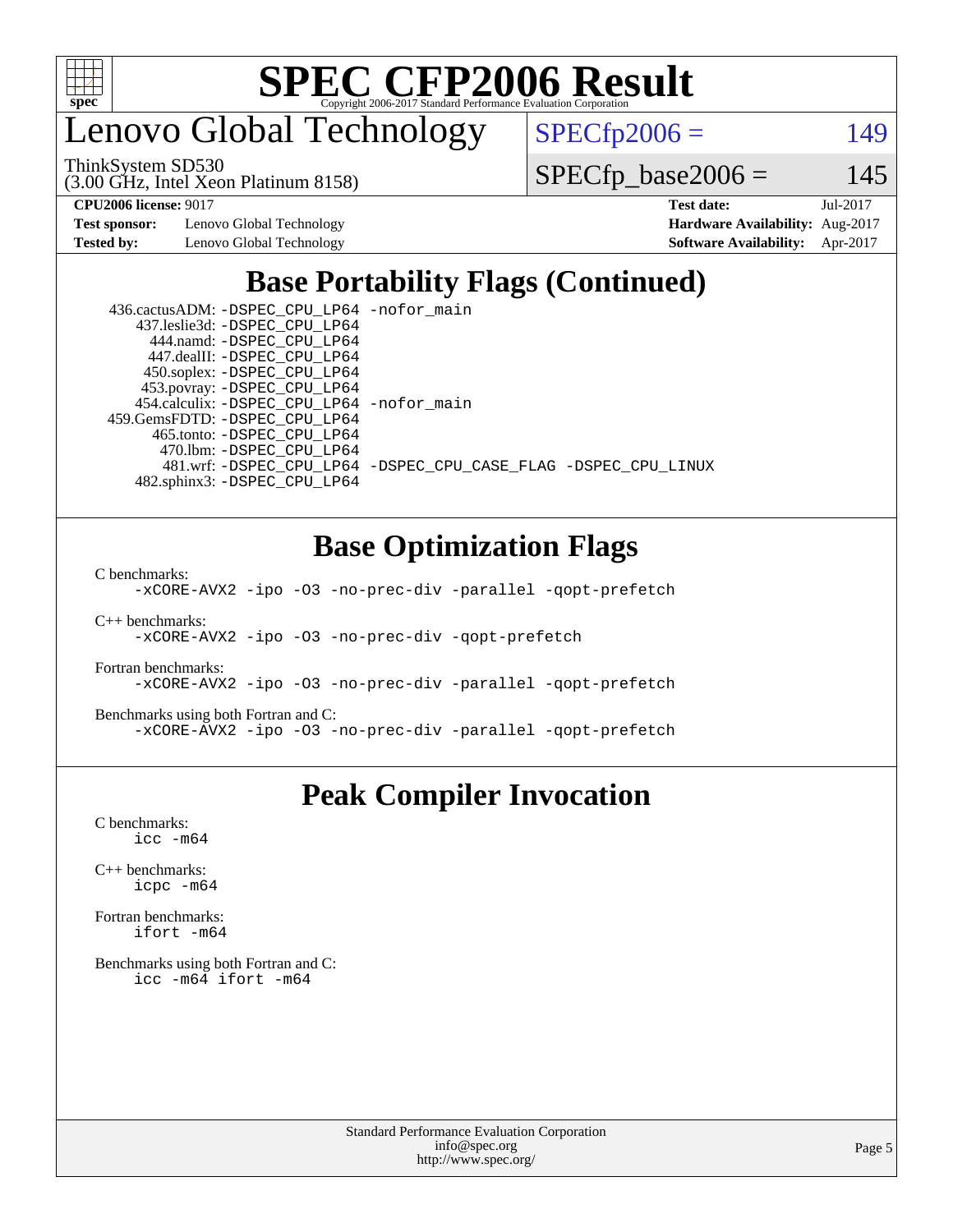

### enovo Global Technology

ThinkSystem SD530

 $SPECTp2006 = 149$ 

(3.00 GHz, Intel Xeon Platinum 8158)

**[Test sponsor:](http://www.spec.org/auto/cpu2006/Docs/result-fields.html#Testsponsor)** Lenovo Global Technology **[Hardware Availability:](http://www.spec.org/auto/cpu2006/Docs/result-fields.html#HardwareAvailability)** Aug-2017 **[Tested by:](http://www.spec.org/auto/cpu2006/Docs/result-fields.html#Testedby)** Lenovo Global Technology **[Software Availability:](http://www.spec.org/auto/cpu2006/Docs/result-fields.html#SoftwareAvailability)** Apr-2017

**[CPU2006 license:](http://www.spec.org/auto/cpu2006/Docs/result-fields.html#CPU2006license)** 9017 **[Test date:](http://www.spec.org/auto/cpu2006/Docs/result-fields.html#Testdate)** Jul-2017

 $SPECTp\_base2006 = 145$ 

#### **[Peak Portability Flags](http://www.spec.org/auto/cpu2006/Docs/result-fields.html#PeakPortabilityFlags)**

Same as Base Portability Flags

### **[Peak Optimization Flags](http://www.spec.org/auto/cpu2006/Docs/result-fields.html#PeakOptimizationFlags)**

[C benchmarks](http://www.spec.org/auto/cpu2006/Docs/result-fields.html#Cbenchmarks):

433.milc: basepeak = yes

 $470.$ lbm: basepeak = yes

 $482$ .sphinx3: basepeak = yes

[C++ benchmarks:](http://www.spec.org/auto/cpu2006/Docs/result-fields.html#CXXbenchmarks)

```
 444.namd: -prof-gen(pass 1) -prof-use(pass 2) -xCORE-AVX2(pass 2)
       -par-num-threads=1(pass 1) -ipo(pass 2) -O3(pass 2)
       -no-prec-div(pass 2) -fno-alias -auto-ilp32
```
447.dealII: basepeak = yes

 $450$ .soplex: basepeak = yes

```
 453.povray: -prof-gen(pass 1) -prof-use(pass 2) -xCORE-AVX2(pass 2)
        -par-num-threads=1-ipo-O3(pass 2)-no-prec-div(pass 2) -unroll4 -ansi-alias
```
[Fortran benchmarks](http://www.spec.org/auto/cpu2006/Docs/result-fields.html#Fortranbenchmarks):

```
410.bwaves: basepeak = yes 416.gamess: -prof-gen(pass 1) -prof-use(pass 2) -xCORE-AVX2(pass 2)
           -par-num-threads=1-ipo-O3(pass 2)-no-prec-div(pass 2) -unroll2 -inline-level=0 -scalar-rep-
   434.zeusmp: basepeak = yes
   437.leslie3d: basepeak = yes
459.GemsFDTD: -prof-gen(pass 1) -prof-use(pass 2) -xCORE-AVX2(pass 2)
           -par-num-threads=1-ipo-O3(pass 2)-no-prec-div(pass 2) -unroll2 -inline-level=0
           -qopt-prefetch -parallel
     465.tonto: -prof-gen(pass 1) -prof-use(pass 2) -xCORE-AVX2(pass 2)
           -par-num-threads=1(pass 1) -ipo(pass 2) -O3(pass 2)
           -no-prec-div-inline-calloc-qopt-malloc-options=3
           -auto -unroll4
```
Continued on next page

```
Standard Performance Evaluation Corporation
            info@spec.org
          http://www.spec.org/
```